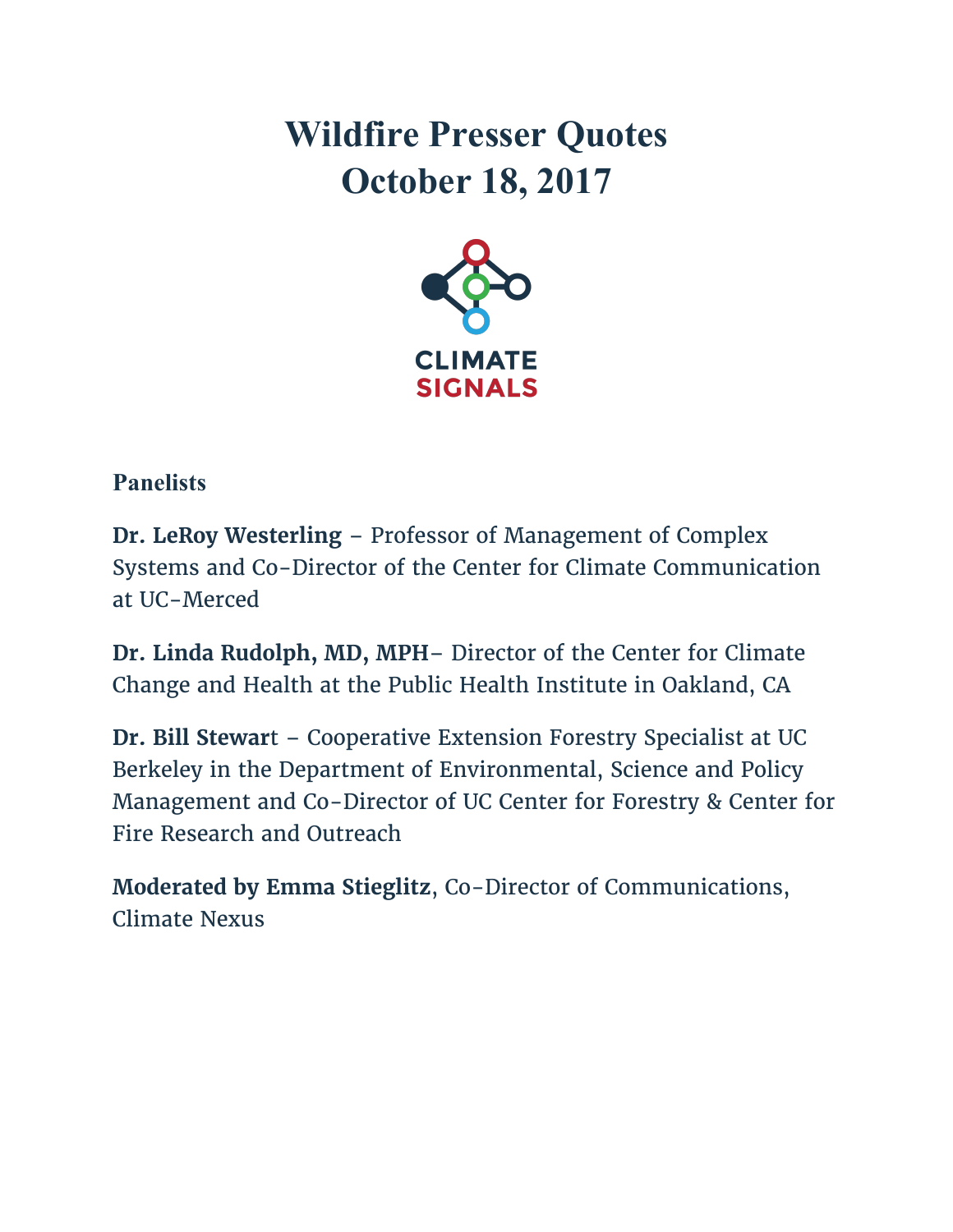#### **Dr. LeRoy Westerling**

There's a shifting range of perspectives to look at in terms of a time horizons for thinking about climate fire. In the really short run, [California has] a Mediterranean climate at this time of the year, following a long summer dry season, and can get these winds, these Diablo winds in Northern California—as well as the Santa Ana winds in Southern California—that can fan fires once ignited. Coastal regions with a lot of chaparral and grass have plenty of fuel. It's usually pretty dry by this time of year [in mid-October], and given the proximity to lots of population centers, there are a lot of human fire ignitions. When you combine that all together, this is a peak opportunity time, in October, for some of these big fires to occur. And they can have a lot of impacts on people, because they're close to where a lot of people live in California.

. . . For decades now, we've had average temperatures in the long run that have been warmer than the historic temperatures that we use as our baseline for comparison. And warmer temperatures means more evaporation, more evaporation from the soils, more evaporation from the fuel. And cumulatively over time, it can have a profound effect on the landscape, and on the flammability of fuel, and on the availability of fuel. So when you think about, in wet years, you have warm temperatures, such as this year when we had very warm temperatures in the spring and summer. [Warm temperatures] mean more evaporation in the wet years, which means less moisture. It also means that fuels after a very wet winter can dry out, especially in these coastal counties like Napa and Sonoma, by the time you get to the fall fire season. But it also means that droughts are more significant, because you have less moisture carrying over from the wet years, and you have warmer temperatures during the drought. So all of that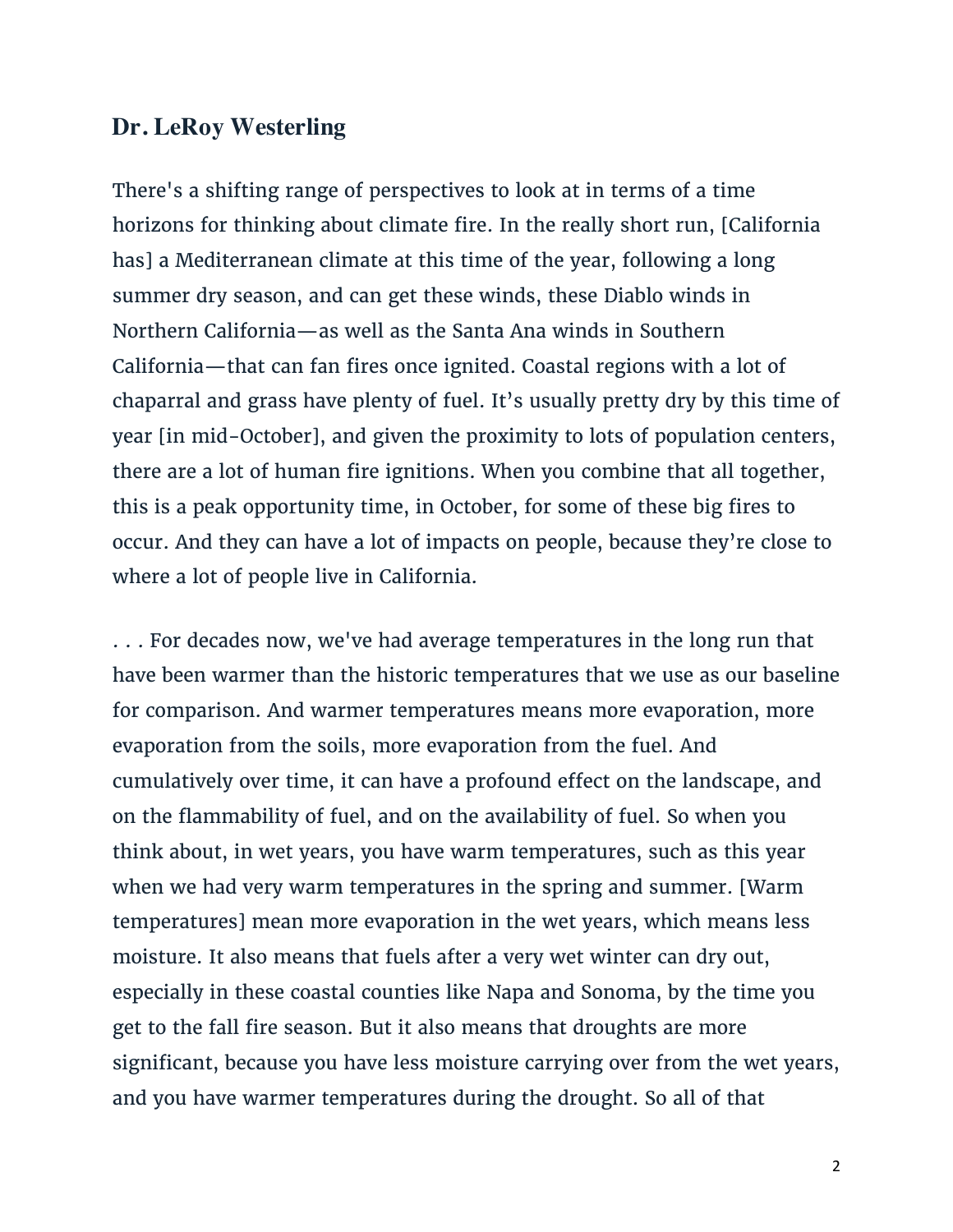together really turns up the dial a notch on the extremes that we can experience in terms of drought and in terms of wildfire in the region."

### **Dr. Linda Rudolph, MD, MPH**

This has been a really tragic wildfire. And along with all the recent hurricanes it's another demonstration of the fact that climate change is already threatening our health and safety. We certainly need to prepare for the impacts of climate change but it's also critical that we act to reduce emissions of climate pollutants so that we prevent even more devastating climate change impacts on our health and the wellbeing of our communities and our children.

[W]ildfire smoke is a complex mixture of gases and particulate matter. The particulate matter in smoke, especially the very small particles known as PM2.5, can get deep into the lungs, and it can cause exacerbations of asthma, bronchitis and cardiovascular disease. Wildfire smoke exposure has been associated in numerous studies with increased premature deaths and with increased hospitalizations for asthma and chest pain. And smoke can cause breathing problems even in healthy people. The plumes of wildfire smoke can travel very long distances so thousands of people, even quite distant from a wildfire may be affected by the smoke. The risks of mental health problems especially depression and post-traumatic stress disorder after a wildfire are also high and often not discussed as much as the respiratory effects, so they are important to keep in mind. And for people that are in burned areas, I think it's important to note that ash and debris can contain a lot of toxic substances such as asbestos and heavy metals.

### **Dr. Bill Stewart**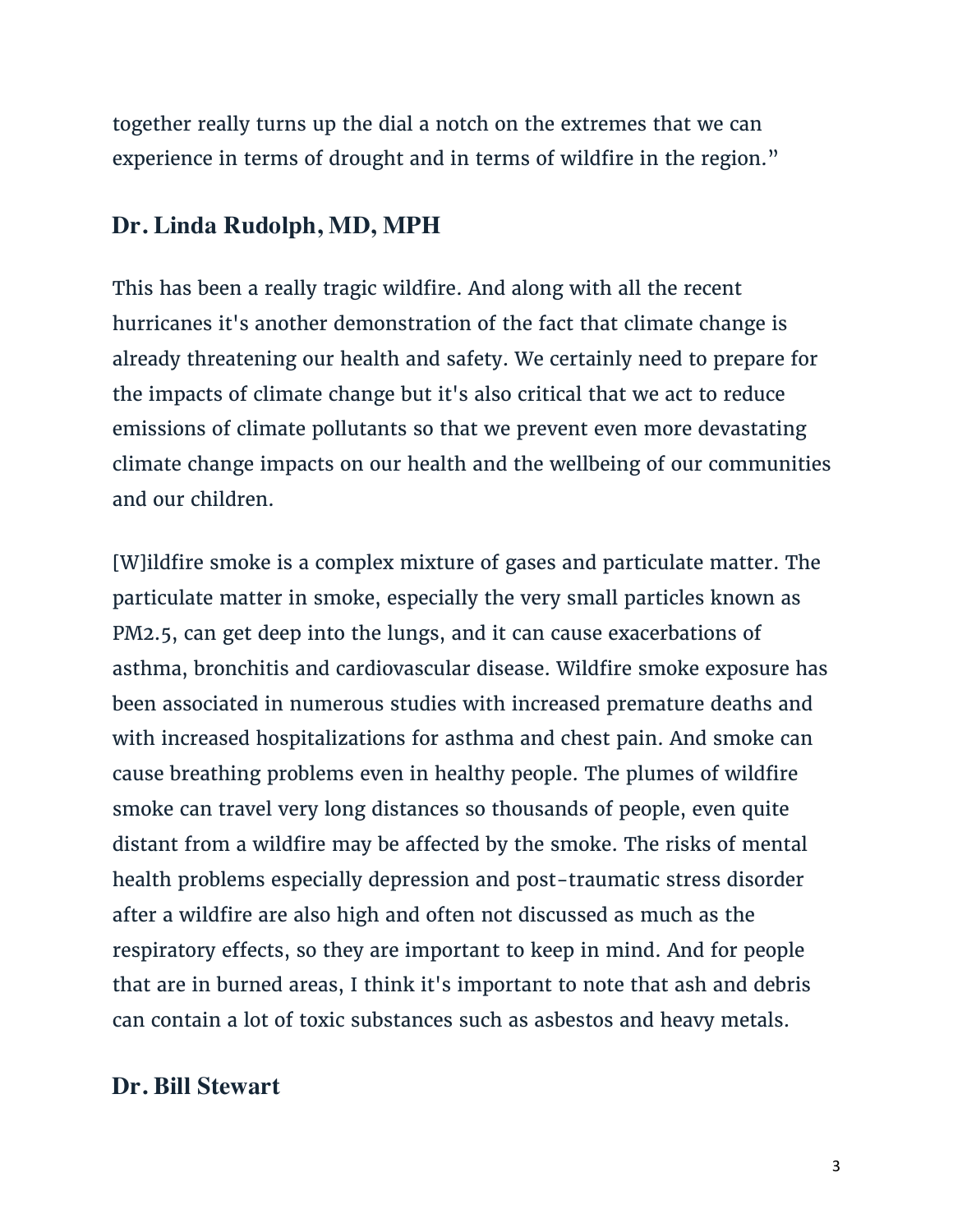California has a real wide mix of grasslands, shrub lands and forest, and they've always burned and they've burned at very different rates. But in our research, we've been seeing clearly that the rates of these areas have gone up by 25-50% in the last three or four decades. So there are a number of causes, and climate change is definitely one of them across all types, but there's also a lot more vegetation on a lot of slopes. And that's also increasing the burning, especially on federal lands . . .

[W]hen we talk about the fires in the wine country and the ones in Santa Cruz, the most costly fires in terms of financial cost and public health are the ones that are burning in private lands around where we have lots of houses and businesses. And a lot of those are not, you know, the forest fires that might get on the television when we look at Idaho and Montana, but it's really grasses, shrubs, and trees that are all dried out and they're all burning, and they're going to be burning differently. Probably the trees are what created the embers that were able to fly across 101 and burn down the subdivisions, but clearly all the vegetation, grass, shrubs, and trees are all burning, and that's what's making this fire very difficult to put out, and it's producing lots of smoke that's impacting the public health of everyone in that area.

#### **Clips from the Question and Answer Portion**

**Dr. Westerling**: The forest area burned has been increasing over the 1970searly 1980s baseline, that's when the dataset starts, 390% per decades over that that original baseline, and the non-forest area has been increasing by about 65% per decade.

Looking at forest areas, this last decade the northern Rockies increase over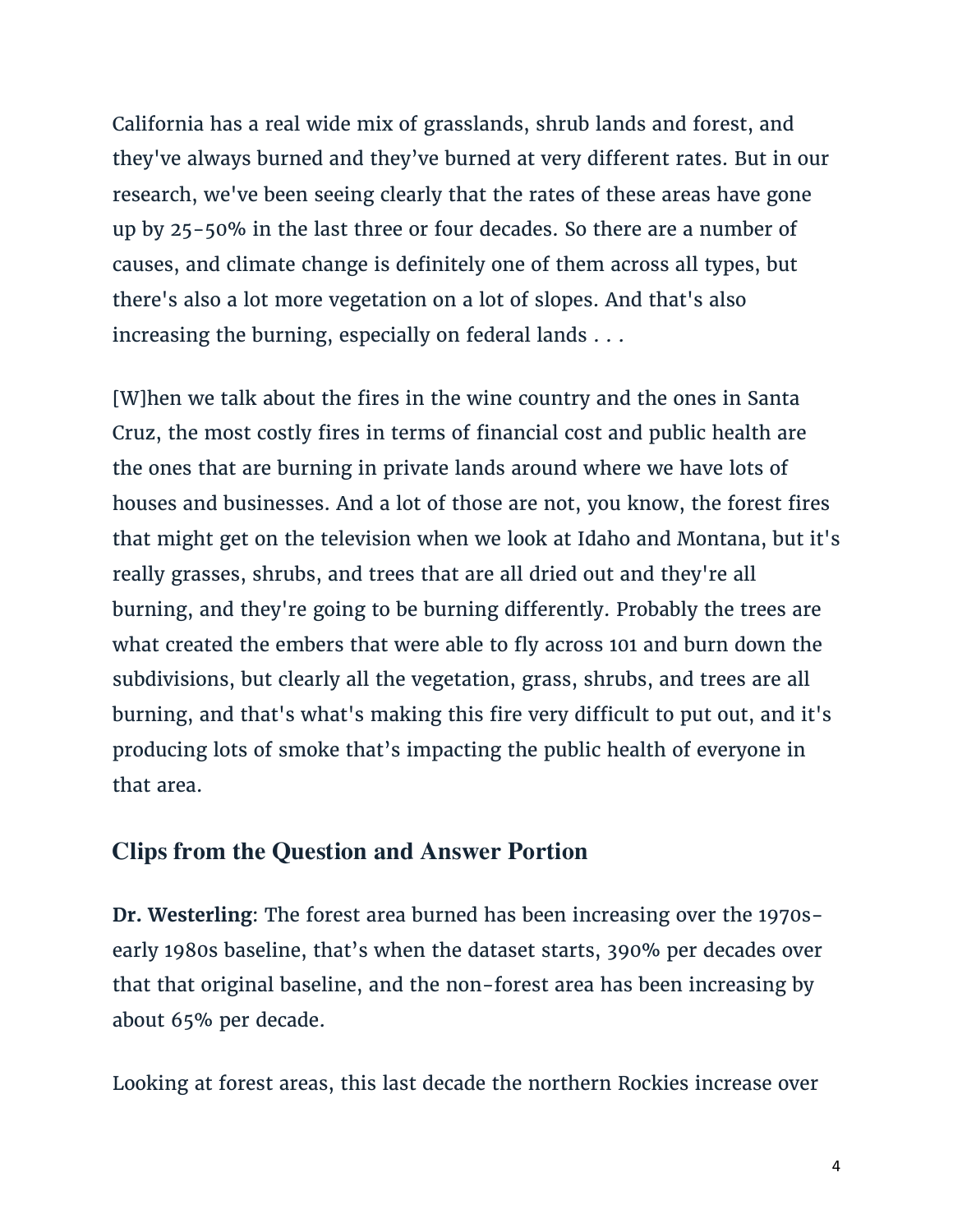the baseline is close to 3000%, whereas, in the Sierra Nevada, it's more like a 300% increase. In the Northwest, there was just under a 5000% increase over the 70s and early 1980s. So there have been very dramatic increases in areas burned, but it's been highly variable across the forests, depending on what their background climate looks like before we started warming it up.

As for the length of the fire season, it's a very similar sort of thing. We've had, over the whole western U.S., the fire season length increase from 138 days back in the 1970s to 222 days in the last decade. And the Sierra Nevada, by comparison, went from 65 days to 140 days. So the fire season has been increasing everywhere, but the length has changed quite a bit more in some places like say the Rockies than it has in, say, the Southwest.

**Dr. Stewart**: For California residents, it's the shrub lands that have always been the most prone to fire. They burn an average of one to two percent a year, as a probability. And I think what we're seeing is that Northern California, as it dries out, is acting more like Southern California. These fires we're having would not be that unusual for Los Angeles or San Diego County, but it's becoming more and more common here that we're having fire weather, hot fire weather, going way into the fall. [C]limate change is making it seem like we're living one or two counties south every decade in terms of fire behavior and the weather.

**Dr. Stewart**: [In the study we] looked at basically the probability decade by decade of fires in grasslands, shrub lands, and forests, and so right now they are somewhere between 1 and 2% for grasslands, and so a few decades ago it was more in the 0.5 to 0.75% a decade, and so we did that by each type because grasslands can burn a lot faster, because the fuel is always dry. But it isn't nearly as severe and as dangerous as when a forest or a shrub land is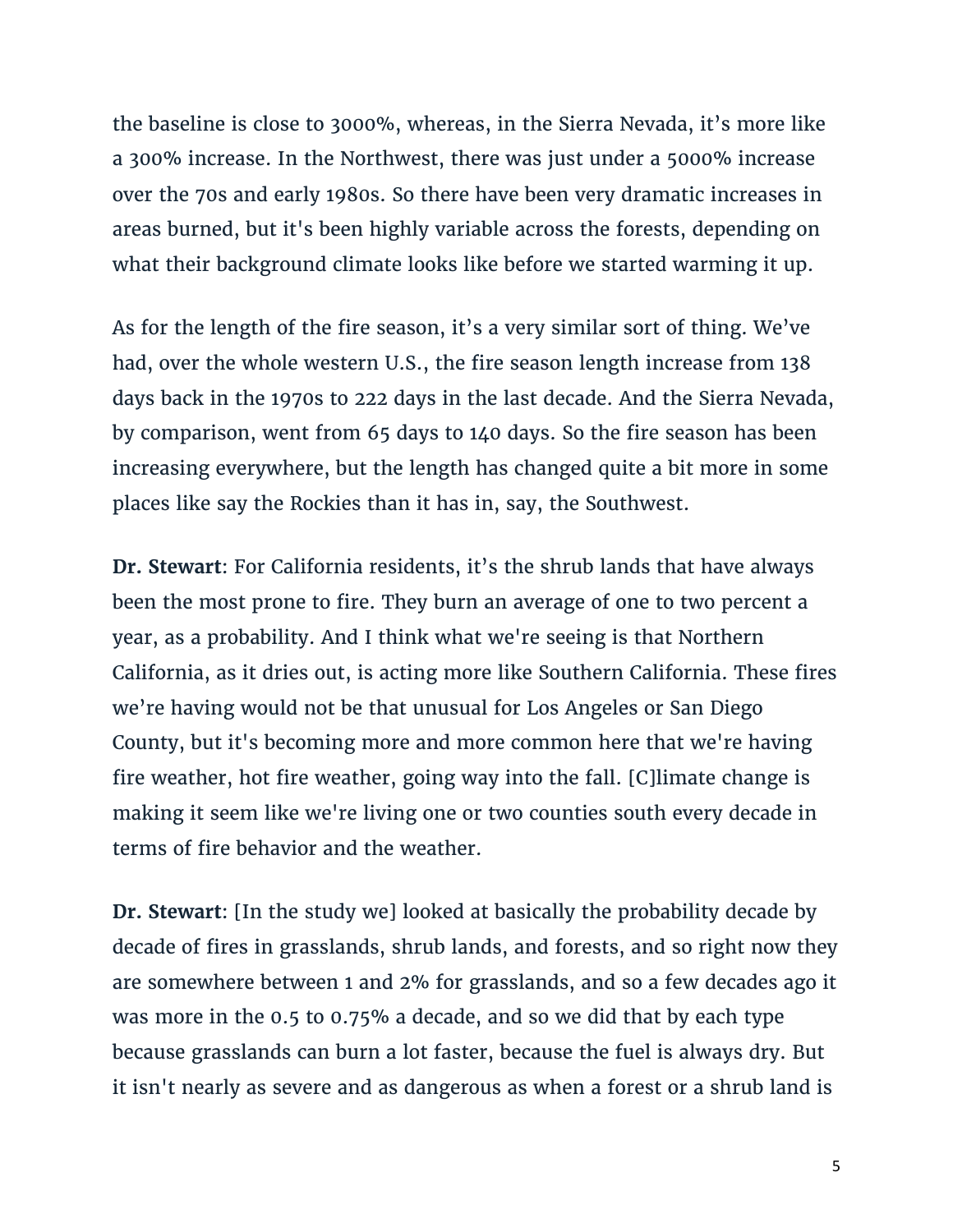burning, because there is just less fuel per acre that catches on fire.

**Dr. Stewart**: [In a study we're working on getting published] we looked at grasslands, shrub lands, and forests, and [rates of burning] varies, but the rains in every one of those types was somewhere between 25 and 50% more fires whether it's private shrub plans, federal forests, private forests, all of them all of them have increased. And there's a variation, but the pattern has been consistent across all the vegetation types we have in California. And that was just looking at the acres burned from the historical fire perimeter record we have that goes back to the 1950s.

**Dr. Westerling**: One of the biggest changes that we see with with climate change projections for wildfires is that, historically, the biggest source of wildfire emissions that might affect a populated areas of the state were from Santa Ana wind, driven by wildfires in the fall in Southern California. But the Sierra Nevada forests, and the fires in this region, come to dominate the statewide particulate budget in the summertime by mid century, far exceeding what was projected for Southern California.

**Dr. Westerling**: The majority of the housing stock say mid-century has already been constructed, or will be constructed in the near term, so the more we control how new development is done, but also how people retrofit existing developments, can really shape the state's economic vulnerability to changes in wildfire in the coming decades. And that's an important aspect of this outside of attempts to mitigate climate change by reducing the its rate of change.

**Dr. Stewart**: The fire behavior of the wine country fire is actually very similar to the Oakland Hills fire, but that was a much smaller fire in terms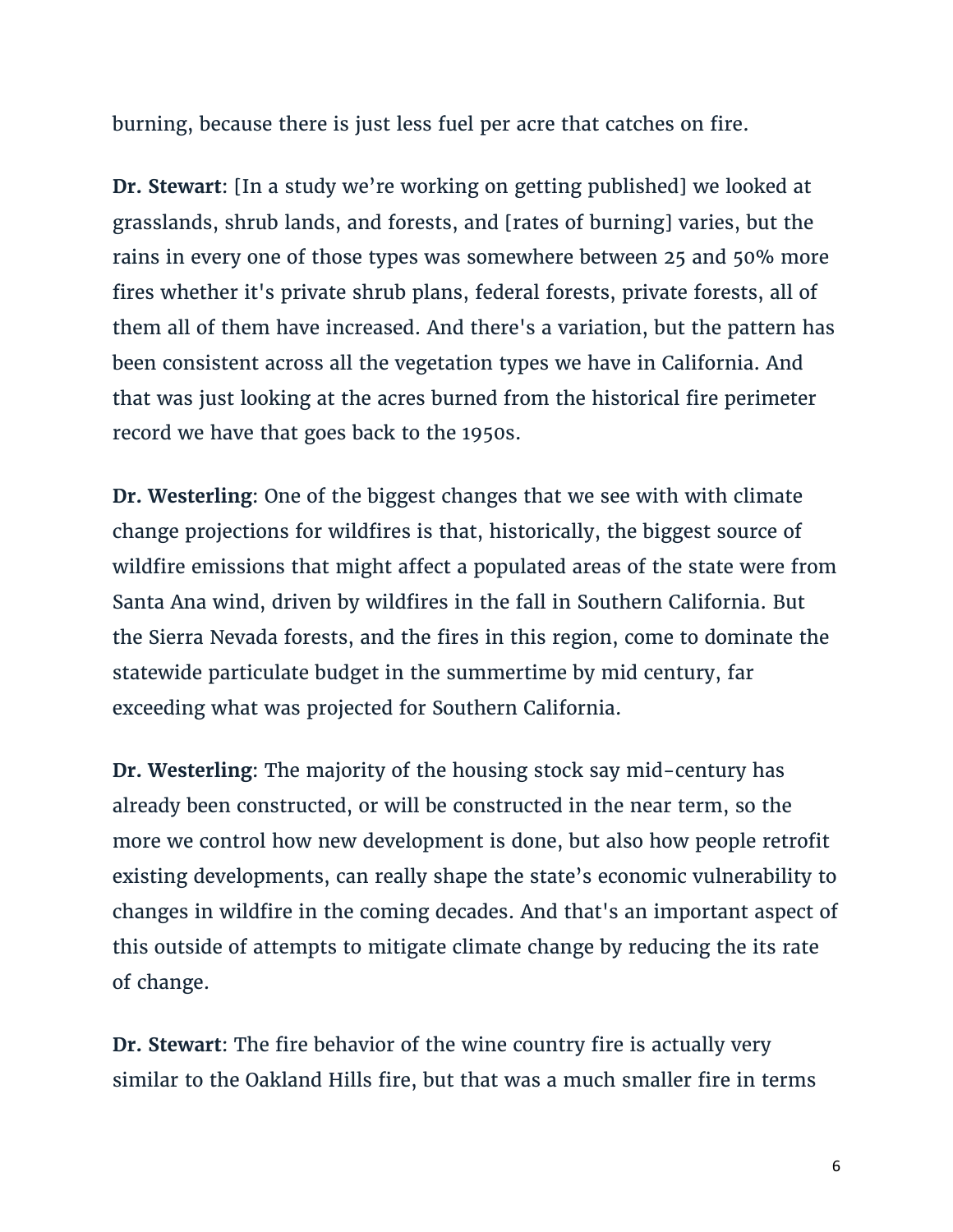of acres. If we had the wine country fire, hundreds of thousands of acres, we'd be talking about a fire that go from Richmond to Hayward, and that is possible we have more grasslands than those areas, but yeah, I think the Oakland Hills fire showed that it is not inconceivable to have a very, very large fire. If you have many starts, which they had up there, that was the big difference, the Oakland Hills fire we had one start, this wine country fire might have had . . . twenty, and that's the big difference."

**Dr. Westerling**: I think it's quite similar to the Witch Fire and the Cedar Fire down in San Diego in 2004 and 2007, both of those were in October too.

**Dr. Westerling**: [C]limate change makes our precipitation more variable, and so under some of the future scenarios, we see that there are fewer storms in some years and they might start later in the year, so if you don't get significant precipitation until November or December, you really greatly expand the period when that wind is blowing, and the fuels are still dry, and the relative humidities are still pretty low. And so, even if the winds didn't change significantly, if our precipitation in the fall becomes more variable, for some years we don't get any quite late in the year, then these winds could have a much bigger impact in the sense of extending a fire season further into the fall and winter.

**Emma**: Great. Alright, our next question is another one from Alastair Blant. This is a question for Bill. He writes, "Bill, you said warming trends are creating an effect where it seems like we're living one or two counties south every decade. What does that look like in terms of vegetation? Are plant communities in northern California beginning to thin out and become more desert like? What is happening in Southern California? Will the landscape eventually resemble something more like Mexico's?"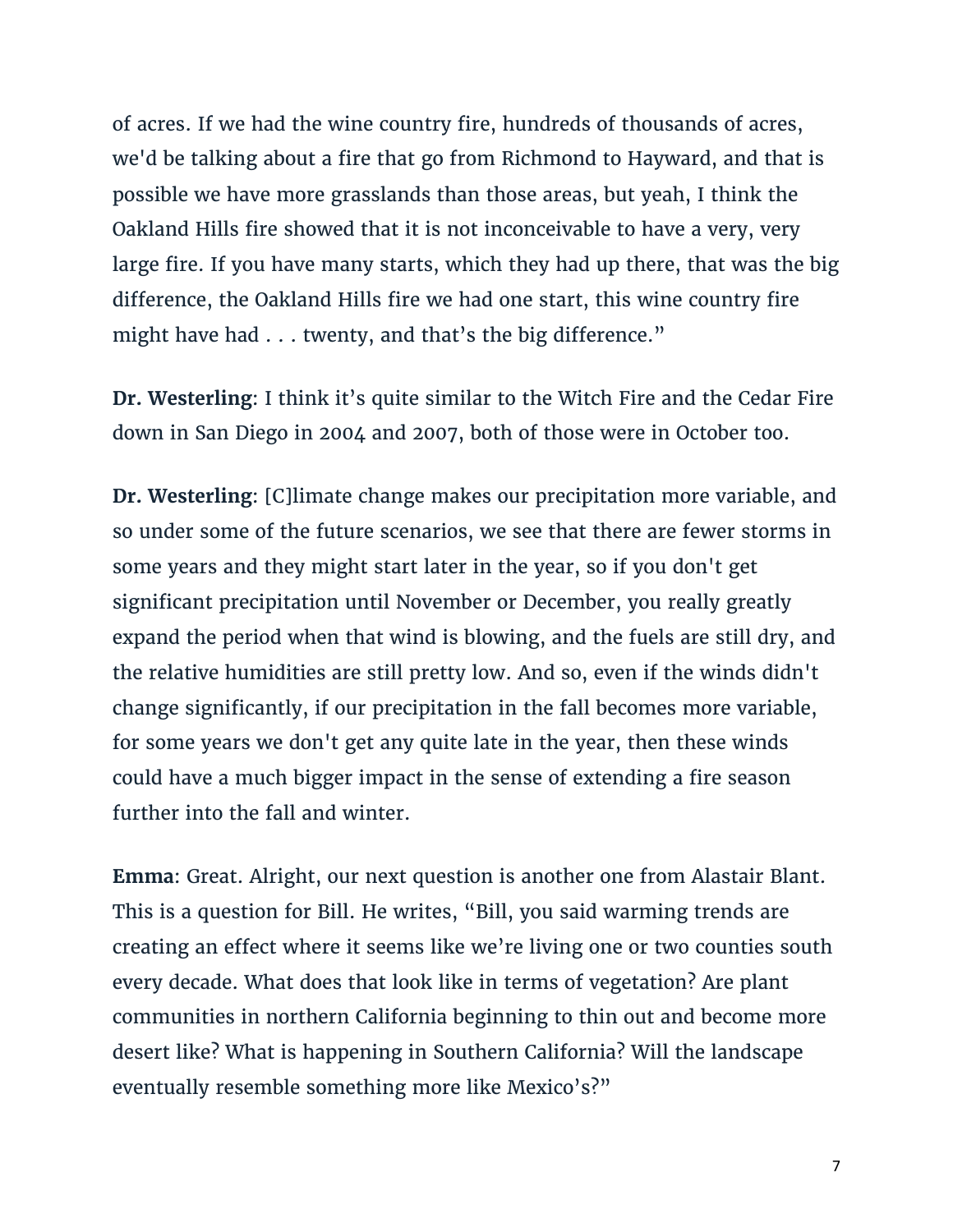**Dr. Stewart**: [W]hat we're seeing is not a shift towards more desert like conditions; we're actually just seeing a lot more shrubs, which are outcompeting trees. . . [Forest shifting to shrub lands] one thing that seems could be increasing the fire risk in some of these landscapes. And I do think Southern California probably is going to have hotter conditions. Shrubs do great in hotter conditions . . . [shrubs are] the most flammable vegetation we have in California, so warmer shrub lands does not portend well for us.

**Dr. Westerling**: [W]hile climate is shifting steadily, especially temperatures warming, and over time that might change sort of what the reference vegetation would look like, the vegetation that we have on the ground now, and that we look at as our record to associate what types of vegetation go with what kinds of climate, came about over a relatively stable climate regime that lasted thousands of years. Climate change introduces unprecedented rates of change for anything that we've been able to measure or recreate from the Holocene. So we're looking at two problems: one is that it's things like wildfire and drought and beetles that really drive the change that we perceive. Even though climate change is progressing basically all the time, the landscape gets reorganized in steps, or sudden shifts, as we have these big intense disturbances. Not just these increases in wildfire that we've seen around the West, but also the beetle and drought dieback. We lost a huge fraction of our canopy, our forest canopy here in the Sierra Nevada because of the recent drought.

And two, when the ecosystem starts to recover after these the disturbances, they're recovering under a new climate regime, compared to what formed before, and so they may not go back and reset to what they looked like before. [I]t's really hard for us to predict what's going to happen in the intermediate term, because instead of climate change being a one step thing,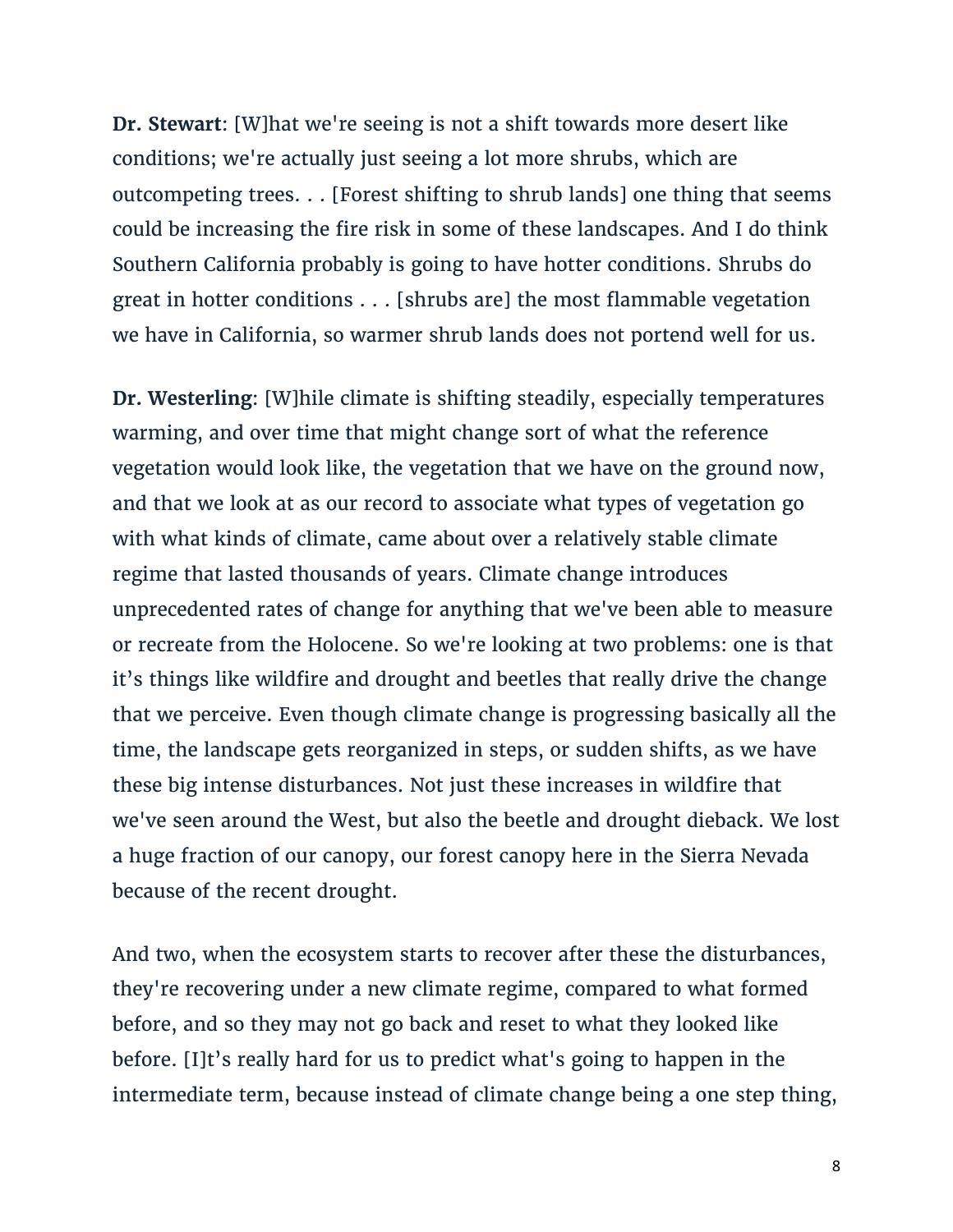and then everything adjusts to where the new climate spaces are on the landscape, instead what we have is accelerating change projected for the rest of this century. If we stabilize our emissions and reduce our emissions to stabilize atmospheric concentrations there are still a lot of climate feedbacks in the global earth system that would keep temperatures increasing and climate changing for a while, as a response to what we we've triggered.

And that makes it very hard to predict what this complex system of interactions is going to do in the immediate term. So, we have a lot of fluctuations in vegetation ahead of us. And we're trying really hard to understand how that is going to evolve over time. It's easier to think about what it would look like 500 years from now than it is to tell you what it's going to look like 50 years from now.

**Dr. Westerling**: [T[he fire season is getting earlier and earlier, decade by decade, but you have to look at the averages over multiple years. I could point to specific events. More than a decade ago, we had a fire in January. So it's not that it couldn't happen before it's just that it's more likely now.

**Dr. Westerling**: Increased evaporation intensifies drought. How much moisture you have in the landscape is partly the input, so how much was carried over previous years and how much precipitation you get in the current year. And then there's the outflow, the runoff and evaporation. Warmer temperatures mean more evaporation. Climate change also mean enhanced variability in the precipitation, so more extreme wet and dry events. The combination of that high background variability that's getting exacerbated by climate change and the warmer temperatures that increase evaporation means that your droughts get enhanced and become more severe. We're also seeing more drying out over time.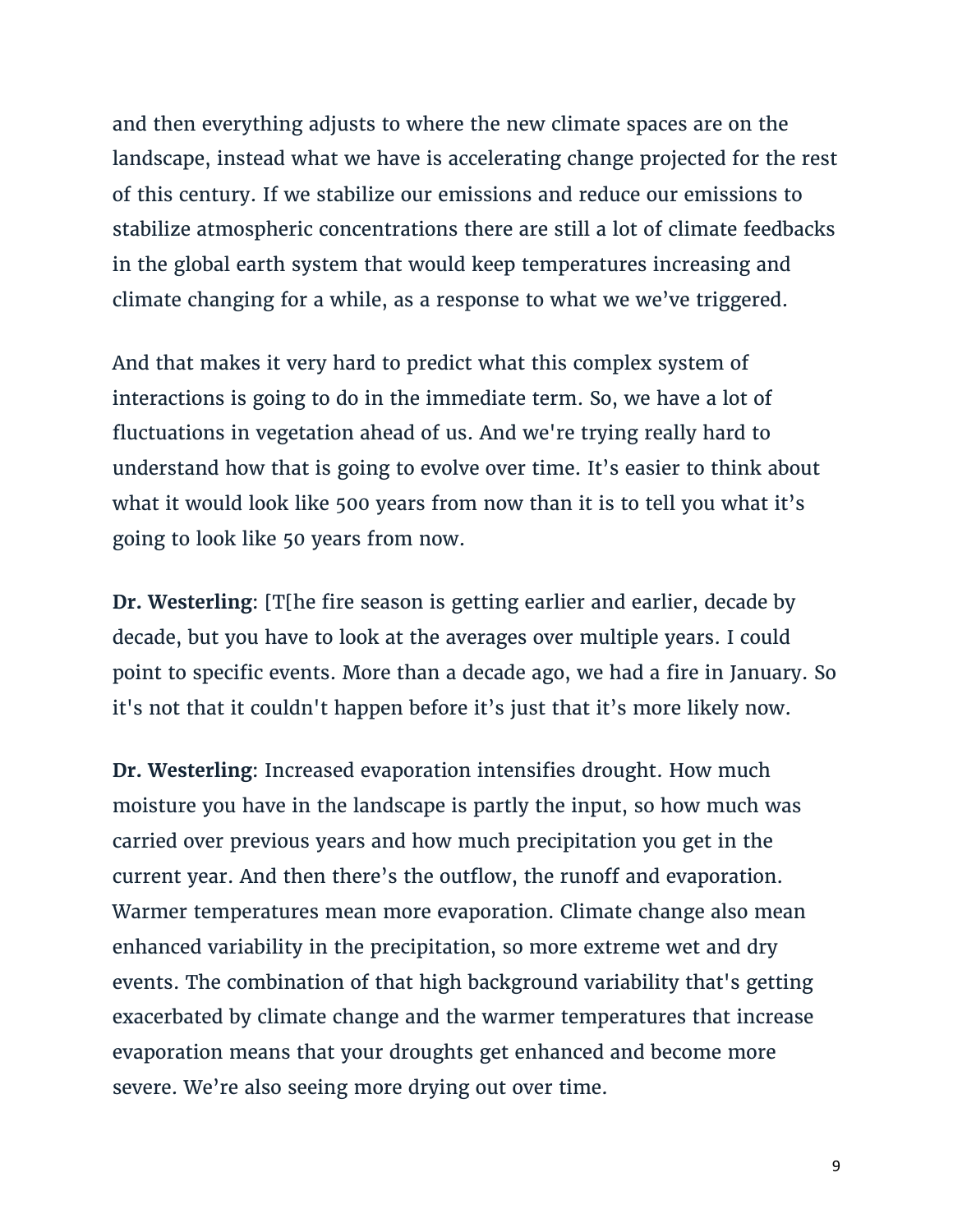One way to think about it is like it's a bathtub: how much moisture is in the bathtub? And you have two dials: one controls how much precipitation is going in and that's getting more variable and maybe slightly increasing over time on average, and the other is the temperature, and that's mostly going in one direction. It's getting warmer, and that's increasing the evaporation coming out. And the thing is you would need way more of an increase in precipitation than anything that's being projected or that's being observed for our region to counteract the cumulative drying of year after year of warmer temperatures. So, overall, that means our landscape is drying out. And that is driving, ultimately, shifts in vegetation, perhaps more shrub land and less forest.

**Dr. Rudolph**: Heat is the extreme event that has the most significant health impacts that we're experiencing in California and the U.S. right now, both in terms of mortality and other impacts. And we know that cardiovascular disease deaths increase with extreme heat events in addition to hospitalizations and deaths from acute heat illness and heat stroke. But we also know from studies that have been done by my colleagues at the California Office of Environmental Health Hazard Assessment that higher temperatures are associated with more emergency room visits for heart disease stroke, diabetes and renal failure. So we should be very concerned about what increasing temperatures and greater extreme heat events are doing in terms of the public health impacts.

**Dr. Westerling**: I think it's good to keep in mind that this is part of a broader shift going on in our climate system, and it's going to continue for some time. For the foreseeable future, forest fires are going to continue to increase until fuel becomes more of a limitation. Chaparral can regenerate fuels pretty quickly. So this is really part of what we have to learn to adapt